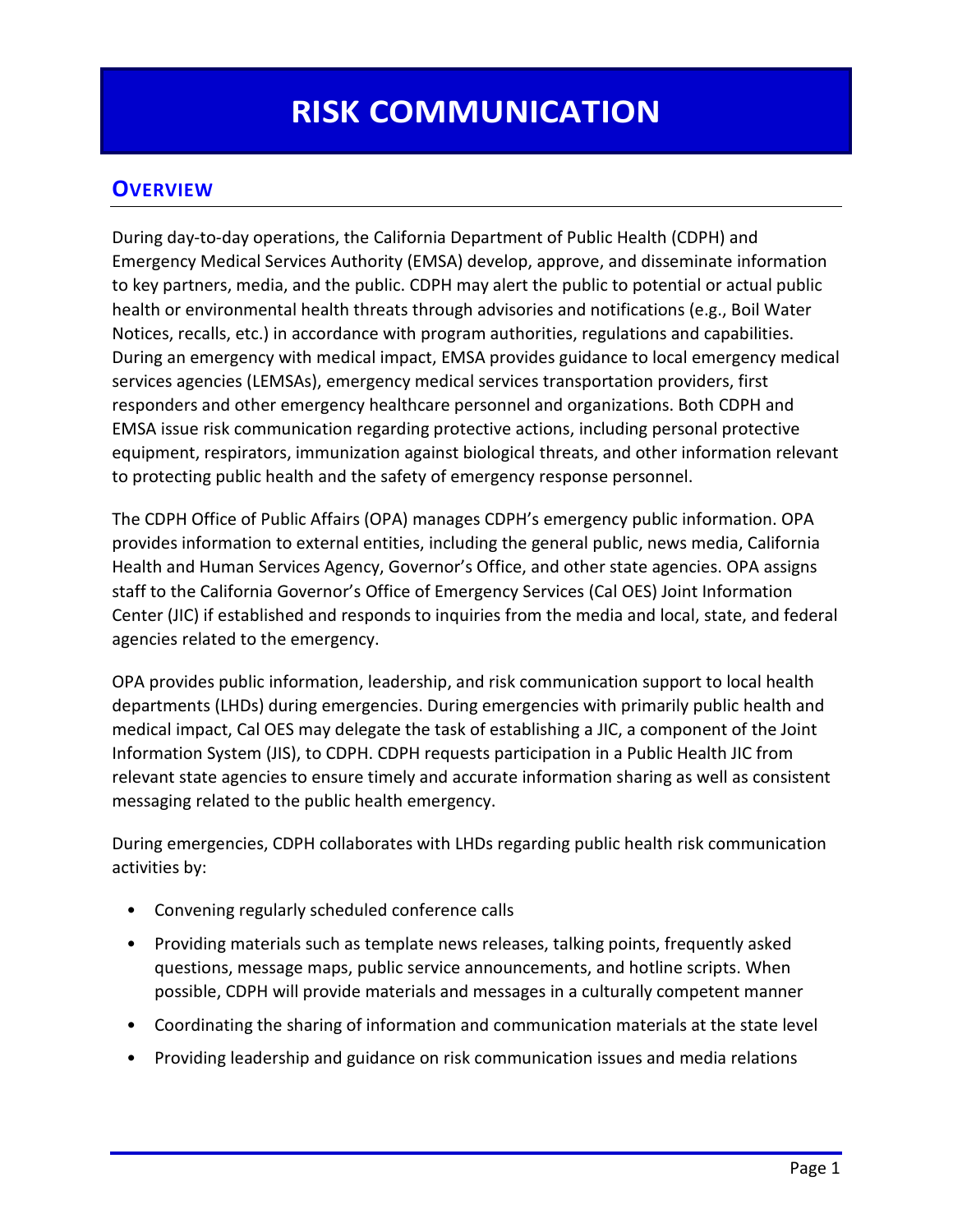- Providing information from federal and international health organizations such as the U.S. Centers for Disease Control and Prevention (CDC) and the World Health Organization (WHO)
- Participating in local news conferences as needed
- Serving as a conduit for sharing information between LHDs and CDPH Executive Staff
- Maintaining an e-mail contact list of public information officers
- Serving as a 24/7 contact for media inquiries

A Regional JIS Coordination call may be needed to manage the risk communication operations for a large incident. Any of the following entities may request a Regional JIS Coordination call:

- LHD Public Information Officer (PIO) or designee
- Medical and Health Operational Area Coordination (MHOAC) Program or designee
- Regional Disaster Medical and Health Coordination Program (RDMHC), including the Regional Disaster Medical and Health Specialists (RDMHSs) in the affected region(s)
- CDPH OPA

If a Regional JIS Coordination call is requested, CDPH OPA will have the responsibility of sending out a notification with call details to the following entities:

- All designated LHD PIOs in the affected region(s)
- All MHOAC Programs in the affected Operational Area(s)
- All RDMHC Programs, including the RDMHSs in the affected region(s)
- CDPH OPA representatives
- CDPH/EMSA Duty Officers
- Cal OES Office of Crisis Communications and Media Relations

The MHOAC Programs may also notify their Operational Area Office of Emergency Management PIO's to listen in on the call. MHOAC Programs, RDMHC Programs and CDPH/EMSA Duty Officer Programs are not expected to participate but should receive a brief from their LHD PIOs (possibly via their DOC Planning/Intel Section) and/or CDPH OPA on regional risk communications messaging activities. CDPH OPA will provide minutes of this call to all participants.

The purpose of the initial call is for each of the participating LHD PIOs to briefly describe their jurisdiction's situation and their agency's messaging in order to identify commonalities and/or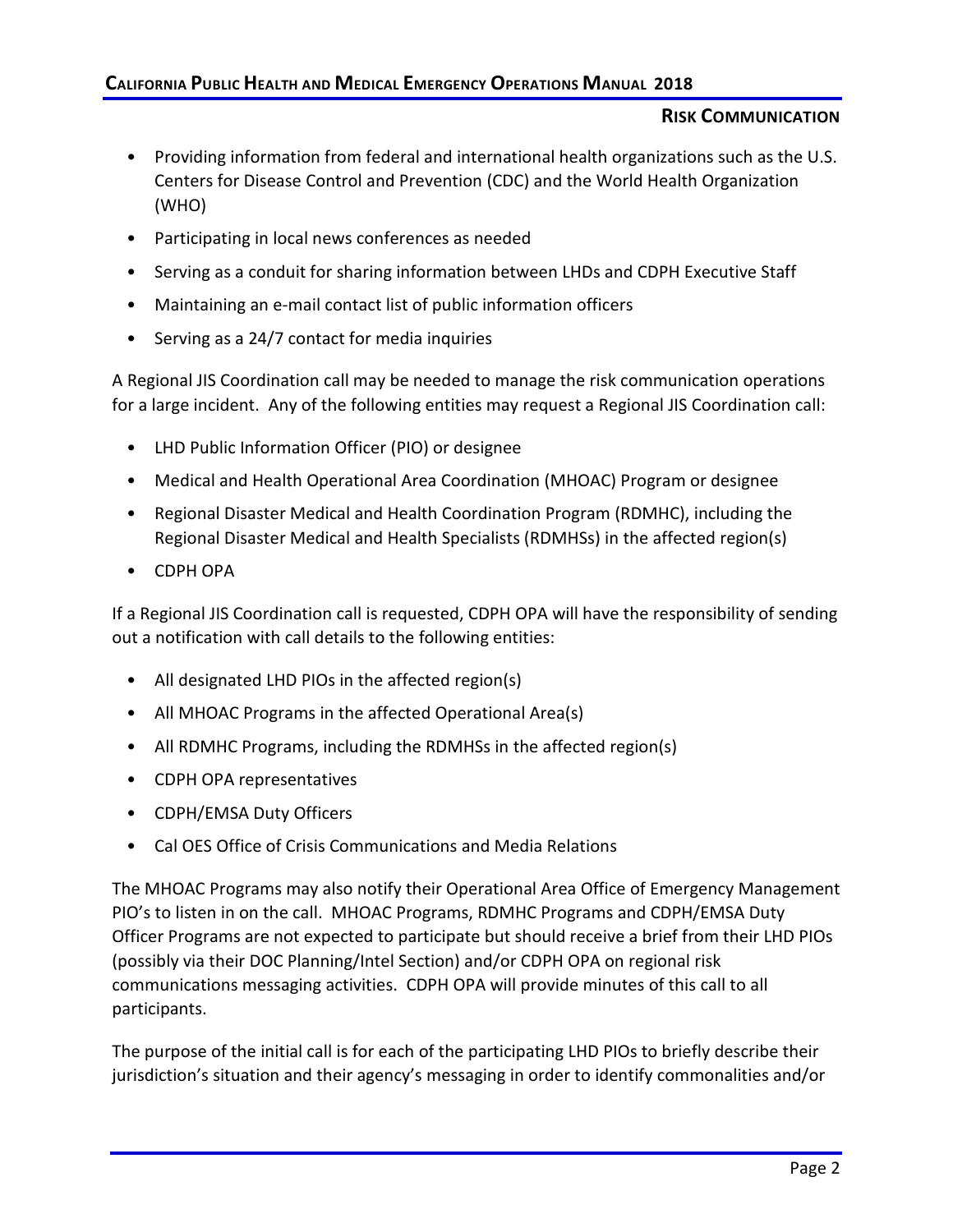conflicts. There is no need for a written resource request for this call. CDPH OPA will not be expected to provide technical threat-related or response information on the initial call.

## **ADDITIONAL INFORMATION**

### **Cal OES (media inquiries):**

Telephone: (916) 845-8510

#### **CDPH Duty Officer:**

Telephone: (916) 328-3605 Email: [CDPHDutyOfficer@cdph.ca.gov](mailto:CDPHDutyOfficer@cdph.ca.gov)

#### **CDPH Office of Public Affairs:**

Telephone: (916) 440-7259

## **EMSA Duty Officer:**

Email: [EMSADutyOfficer@emsa.ca.gov](mailto:EMSADutyOfficer@emsa.ca.gov)